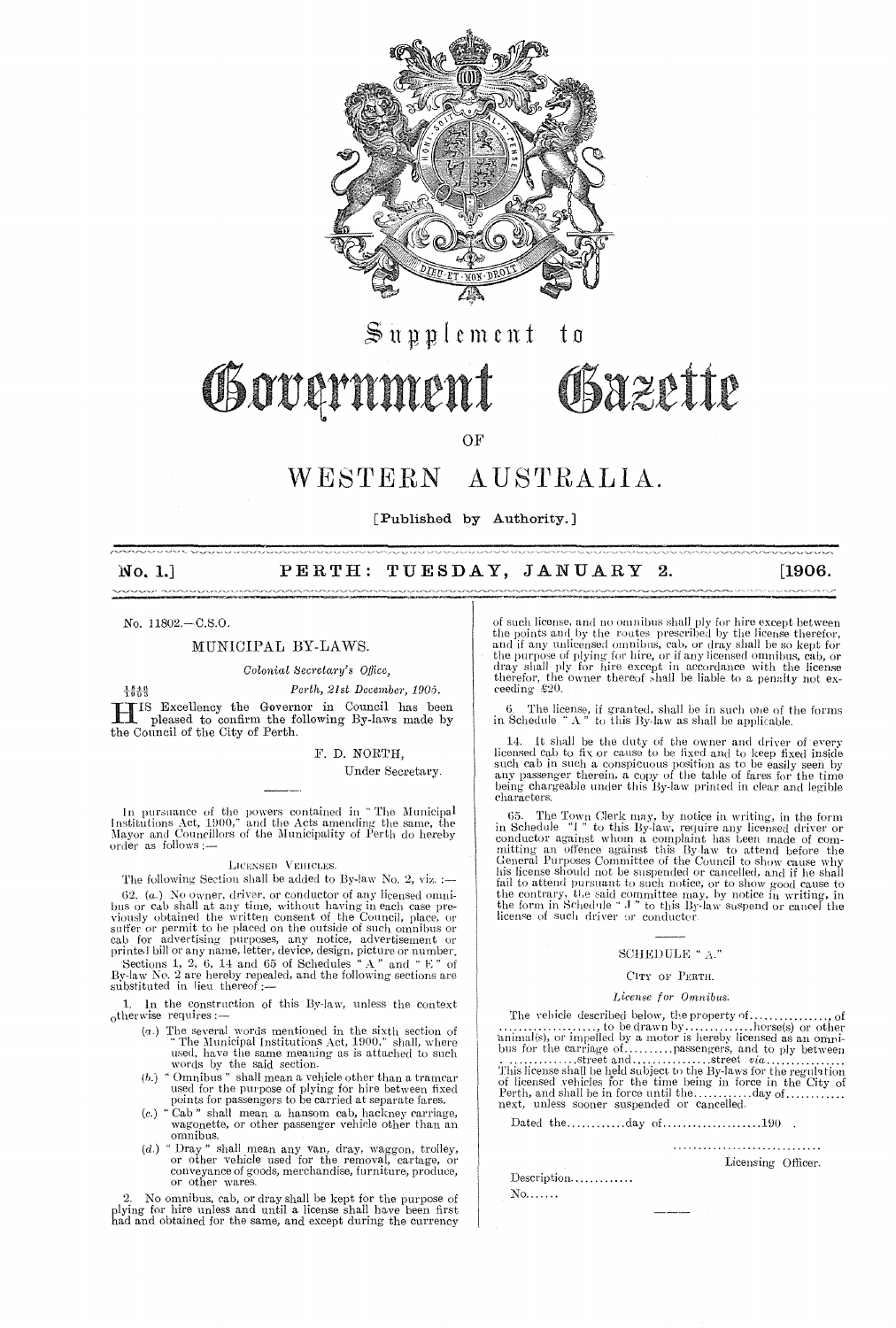# LICENSE FOR CAB.

 $\label{eq:1} \text{Description} \dots \dots \dots \dots.$ No. . . . . . . . .

Licensing Officer.

LICENSE FOR DRAY.

. . . . . . . . . . . . .

 $\label{eq:1} \text{Description.}\dots\dots\dots\dots\dots\dots$ 

No. . . . . . . . .

# SCHEDULE "  $\mathbf{E}$  " FARES FOR HANSOM CABS.

By Time.

Within a radius of  $1\frac{1}{2}$  miles from the Perth Town Hall only.

 $\frac{1}{2}$  or  $\frac{2}{2}$ 

Licensing Officer.

| For the first half hour                                      | $\ddot{\phantom{a}}$ |  | 2 | d.<br>6 |  |
|--------------------------------------------------------------|----------------------|--|---|---------|--|
| For the second half hour<br>Every subsequent fifteen minutes |                      |  |   |         |  |
| By Distance.                                                 |                      |  |   |         |  |

|                                                                                                                                                                                       |                                       |  |                | I passenger. 2 passengers. |                 |  |  |
|---------------------------------------------------------------------------------------------------------------------------------------------------------------------------------------|---------------------------------------|--|----------------|----------------------------|-----------------|--|--|
|                                                                                                                                                                                       |                                       |  | $\pounds$ s.d. |                            | $\pounds$ s. d. |  |  |
| For any distance up to half a<br>mile<br>the contract of the contract of the contract of the contract of the contract of<br>For any distance exceeding<br>half a mile and not exceed- | $\begin{array}{cc} 0 & 1 \end{array}$ |  |                |                            |                 |  |  |
| ing one mile<br>For any distance exceeding<br>one mile, and not exceed-                                                                                                               | $\Omega$                              |  | 1 <sub>6</sub> |                            |                 |  |  |

ing one and a-half miles  $\ldots$  0 2 0  $0 \t 2 \t 6$ For each additional distance of half a mile or part thereof, 1s.

Return Fares.

Within a radius of one and a-half miles from Perth Town Hall<br>no return fares shall be charged unless the cab is used, in which<br>case half fare may be charged.

Outside a radius of  $1\frac{1}{4}$  miles from the Perth Town Hall no return fares shall be charged.

Time or Distance.

The driver must, before starting, agree with the hirer, whether<br>the hiring is to be by time or distance; if no such agreement be<br>made, the hirer to choose. Outside a radius of  $1\frac{1}{2}$  miles from<br>the Perth Town Hall far

#### King's Park Fares.

From any rank in Perth-

|                                                                    |   | $1$ or $2$<br>passengers. |              |
|--------------------------------------------------------------------|---|---------------------------|--------------|
|                                                                    |   |                           |              |
|                                                                    | £ |                           |              |
| To Rotunda and back                                                |   |                           | s. d.<br>5 0 |
| Round journey via May or Forrest drives                            |   |                           |              |
|                                                                    |   | $0 \quad 7$               | - 6          |
| Round journey via May or Forrest drives                            |   |                           |              |
| and back by riverside road or Subiaco 0 10                         |   |                           | $^{(1)}$     |
|                                                                    |   |                           |              |
| Passenger's Luggage.                                               |   |                           |              |
| 281lbs. free. Every additional 281lbs, 6d.                         |   |                           |              |
|                                                                    |   |                           |              |
| Detention Charges.                                                 |   |                           |              |
|                                                                    |   |                           |              |
| Ninepen e for every fifteen minutes detention after the first      |   |                           |              |
| five minutes when hired by distance.                               |   |                           |              |
|                                                                    |   |                           |              |
| <i>Fares after Hours.</i>                                          |   |                           |              |
| Between the hours of $11.30$ p.m. and $5$ a.m., an extra half-fare |   |                           |              |
|                                                                    |   |                           |              |

fare shall be chargeable.

#### FARES FOR FOUR-WHEELED CABS.

By Time. Within a radius of  $1\frac{1}{2}$  miles from the Perth Town Hall only.

|                                 | 1. VU 0     |             | 40 O |    |  |
|---------------------------------|-------------|-------------|------|----|--|
|                                 | passengers. | passengers. |      |    |  |
|                                 |             |             |      |    |  |
| For the first half hour         | 9           |             |      | -6 |  |
| For the second half hour        |             |             |      | 0  |  |
| For every subsequent fifteen    |             |             |      |    |  |
| minutes<br>$\ddot{\phantom{1}}$ |             |             |      |    |  |

|                               | By Distance. |       |                        |             |     |                  |
|-------------------------------|--------------|-------|------------------------|-------------|-----|------------------|
|                               | pass.        | pass. |                        | pass, pass. |     | 6<br>pass. pass. |
| For any distance up to half a |              |       |                        |             |     |                  |
| mile                          | 1/           |       | $1/$ $1/6$ $2/$        |             | 2/6 | - 37             |
| For any distance exceeding    |              |       |                        |             |     |                  |
| half a mile and not ex-       |              |       |                        |             |     |                  |
| ceeding one mile              |              |       | $1/6$ 2/ 2/6 3/ 3/6 4/ |             |     |                  |
| For any distance exceeding    |              |       |                        |             |     |                  |
| one mile and not ex-          |              |       |                        |             |     |                  |

one mue can contract the ceeding one and a-half<br>  $\frac{2}{6}$  and  $\frac{3}{6}$  and  $\frac{3}{6}$  and  $\frac{4}{6}$ For each additional distance of half a mile or part thereof, 1s.

#### Return Fares.

Within a radius of 1<sup>1</sup> miles from the Perth Town Hall no return fares shall be charged unless the cab is used, in which case half fare may be charged.

Outside a radius of  $1\frac{1}{2}$  miles from the Perth Town Hall, no return fares shall be charged.

#### Time or Distance.

The driver must, before starting, agree with the hirer whether<br>the hiring is by time or distance; if no such agreement be made<br>the hirer to choose. Outside a radius of  $1\frac{1}{2}$  miles from the Perth<br>Town Hall fares shall

#### King's Park Fares.  $From$  any rank in Perth-

| $\sum_{i=1}^{n}$                                                                                                                                                                                 | Not exceeding Not exceeding |  |                                                                                                         | 4 passengers. 6 passengers. |                          |     |  |
|--------------------------------------------------------------------------------------------------------------------------------------------------------------------------------------------------|-----------------------------|--|---------------------------------------------------------------------------------------------------------|-----------------------------|--------------------------|-----|--|
|                                                                                                                                                                                                  | £                           |  | $\begin{array}{ccccccccc}\n\pounds & s. & d. & \pounds & s. & d. \\ 0 & 5 & 0 & 0 & 7 & 6\n\end{array}$ |                             |                          |     |  |
| To Rotunda and back                                                                                                                                                                              |                             |  |                                                                                                         |                             |                          |     |  |
| Round journey via May and<br>Forrest drives or vice versa<br>and back<br>$\ddot{\phantom{0}}$<br>Round journey via May or<br>Forrest drives and back by<br>riverside road, or Subjaco $0\ 10\ 0$ | $\therefore$ 0 7 6          |  |                                                                                                         |                             | $0\ 10\ 0$<br>$0\;12\;0$ |     |  |
| Passengers' Luggage.<br>Every additional 28lbs<br>28lbs., free.<br>Detention Charges.                                                                                                            |                             |  |                                                                                                         |                             |                          | 6d. |  |

Ninepence for every fifteen minutes detention after the first<br>five minutes when hired by distance.

# Fares after Hours.

Between the hours of  $11^{\cdot}30$  p.m. and  $\,$  5  $\,$  a.m. an  $\,$  extra half fare shall be chargeable.

GENERAL TRAFFIC.<br>Sections 27 and 29 of By-law No. 3 are hereby repealed and the following sections are substituted in lieu thereof :—

27. No person shall allow any vehicle to remain stationary<br>in any street, or any portion thereof, for a longer period than<br>shall be necessary for loading or unloading such vehicle.

29. The driver of any vehicle left standing in any street or public place shall place and keep the same, and any society of other animal attached thereto, close to and parallel with the kerb or footpath on the left hand side of such vehicle.

#### BICYCLES AND MOTOR CARS.

Sections 11 and 12 of By-law No. 5 are hereby repealed and<br>the following sections are substituted in lieu thereof :-

11. No person shall at any time drive, ride, or impel a machine<br>in any street or way recklessly or negligently, or at a speed or<br>in a manner dangerous to the public, having regard to the amount<br>of traffic then upon such st

12. No person shall drive, ride or impel a machine across the intersection or round the corner of any streets or ways at a pace exceeding four miles an hour.

HAWKERS AND STALLKEEPERS.<br>Sections 2 and 3 of By-law No. 6 are hereby repealed and the following sections are substituted in lieu thereof:—

2. Every person who shall be desirous of obtaining a Hawker's or Stallkeeper's license shall apply to the Town Clerk thereof, stating for which of the zones or areas described in the Schedule of Fees it elements of be lice

shall be applicable.<br>3. No person shall hawk any fruit, fish, meat, poultry, game,<br>3. No person shall hawk any fruit, fish, meat, poultry, game,<br>vegetables, or other articles of merchandise, or keep or conduct<br>any movable

Passed by the Council of the Municipality of the City of Perth.<br>on the 27th day of November, 1905.

 $[\mathrm{L}. \mathrm{s}.]$ 

|  | HARRY BROWN,               | Mayor. |
|--|----------------------------|--------|
|  | WM E. BOLD.<br>Town Clerk. |        |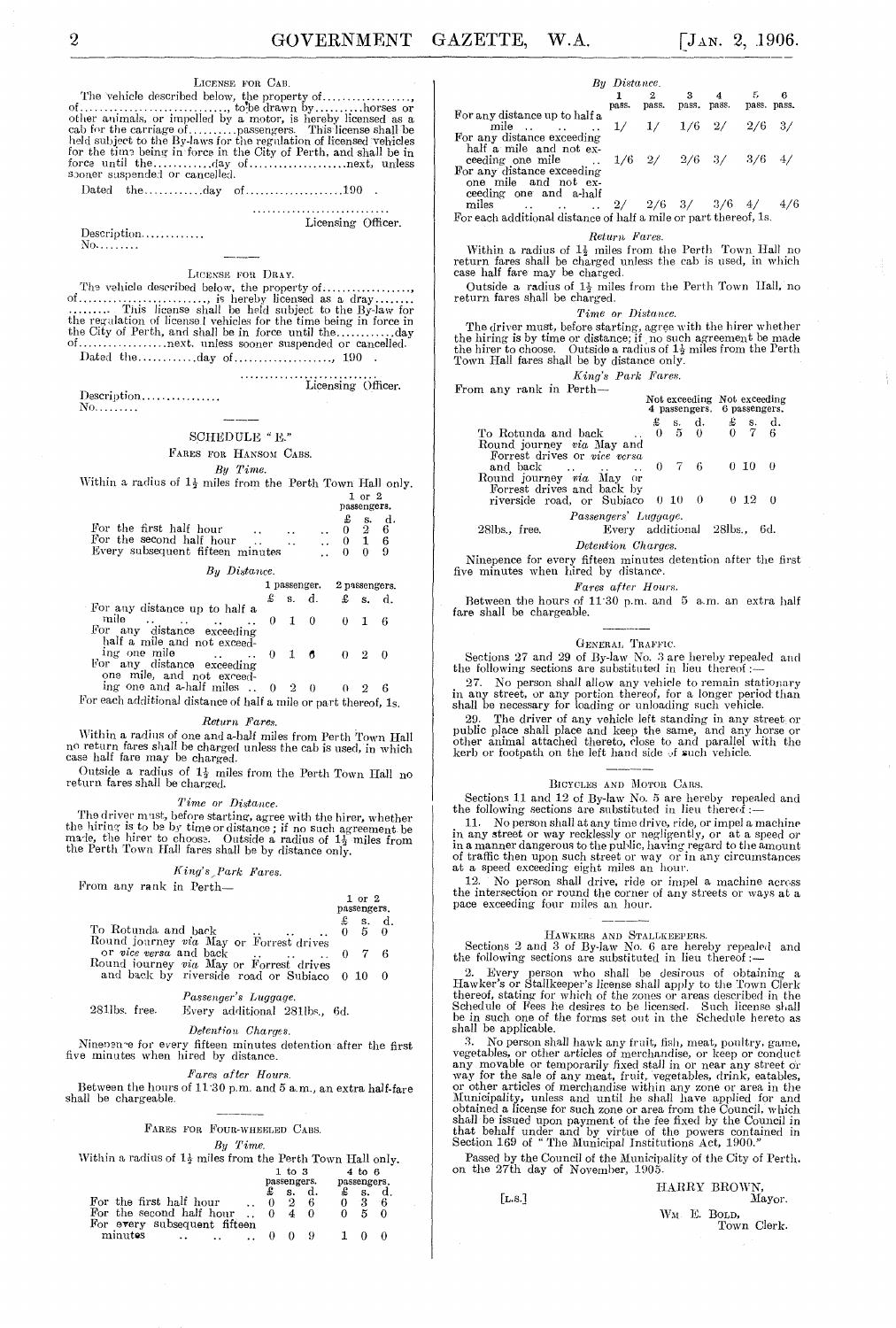#### No. 11803.-C.S.O.

# LOCAL BOARD OF HEALTH BY-LAWS.

Colonial Secretary's Office.

Perth, 21st December, 1905. 4송음은 III IS Excellency the Governor in Council has been pleased<br>to approve the following By-laws made by the Davy-<br>hurst-Mulwarrie Local Board of Health.

#### F. D. NORTH.

Under Secretary.

#### BY-LAWS OF THE DAVYHURST-MULWARRIE LOCAL BOARD OF HEALTH.

WHEREAS by "The Health Act, 1898," the Local Board of Health has power to make By-laws: Now, therefore, in pursuance thereof, the following By-laws have been made, and shall come into operation from the date of their publi

#### PART 1.

#### INTERPRETATION.

In the construction and for the purposes of these By-laws, the several words mentioned in the third section of "The Health Act, 1898," shall have the same meaning as is attached to such words by the said section.

( $a$ .) The expression "cowkeeper" means any person carrying on the trade of a cowkeeper, dairyman, or purveyor of milk.

No. of<br>Section.

- 38.
- $\begin{tabular}{llll} 1. & -Cesspools to be cleaned and filled up. \\ 2. & -The position and manner of construction of  
privies, earth-closests, and cesspools and\\ \end{tabular}$ 28. urinals.
- 38. 3. - Closets to be supplied with pans or receptacles.
- 173. 4.-Double-pan service.
- 5.-Pans to be cleansed by superheated steam. 173.
- 6.-Nightsoil to be rendered inoffensive. 173.
- 7.-Receipt for nightsoil deposited. 173.
- 8.-Regulating deposit of nightsoil, etc., at depot. 171.
- 9.-Supervision over depots. 173.
- 38. 10.-Mode of removal of pans or receptacles.
- 11.-Fixing the charge for removal. 38.
- 38. 12.-Licenses to remove nightsoil.
- 13.-Regulating removal of nightsoil from depot. 173.
- 38. 14.-Imposing penalties for breach of conditions.
- 15.-For the mode of carriage of meat, bread, fruit, 38. etc. 16.-For the regulation of dairies, etc. 38.
- 
- 17.-For securing the cleanliness of bakeries. 38.
- 18.-Removal of pigwash. 38.
- 19.-For the prevention of the sale of diseased fruit. 38. 38. 20.--For the restriction of the storage or keeping of bonedust.
- 21.-Depositing nightsoil on streets, etc. 176.
- 22.—For the prevention of the keeping of animals<br>so as to be a nuisance. 38.
- 23.-Defining an area within which swine may not 38. be kept.
- 24.-For regulating the keeping of inflammable 38. materials.
- 173. 25.-For regulating poultry yards.
- 26.-For the regulation of noxious or offensive trades. 38. 27.-For the prevention of the use of steam whistles 38.
- at factories. 28. Specifying the time which may elapse between giving of a notice and doing of a thin  $\zeta$ . 38.
- 29.-For preventing offensive matter running out of 38. premises.
- 38. 30.-For regulating the deposit of rubbish.
- 31.-Receptacles to be kept in an inoffensive con-173. dition.
- 38. 32.-For regulating the removal of offensive matter.
- $\overset{38.}{_{139}}\}$ 33.-For regulating the removal of dead animals.
- 
- 38. 34.-Burning of offal and other offensive matter.
- 38. 35.-Removal of slops.
- 38. 36.-Deposit of offensive liquid.
- 173. 37.-Restricting contracts.
- 38.--For regulating the carrying off of storm or rain 173. water. ~39.—Private hospitals. 134.
- 
- $\left[\frac{35}{242}\right]$  40. Penalties.

# BY-LAW No. 1.

Cesspools to be cleansed and filled up.

All existing cesspools and cesspits within the area under<br>the jurisdiction of the Local Board, excepting such cesspools<br>and esspits as are situated and are of such construction as<br>shall be required by the Local Board, shal or occupier.

#### BY-LAW No. 2.

Regulating the position and manner of construction of privies.

No person shall erect within the district of the Local  $\mathbf{1}$ 1. No person shall erect within the district of the Local Board any earth-closet, priv, or urinal, the walls of which are not of stone, wood, wood and iron, or brick, and every closet shall be equipped with the sealed pan

2. All closets, privies, or uring the regulator-way.<br>2. All closets, privies, or uring shall be erected in such position and in such maner as shall be approved of by the Local Board; and all such closets, privies, and uri

3. The occupier of every house or premises, whether public<br>or private, shall cause to be kept in every closet or privy<br>belonging thereto a box containing either dry earth, sawdust,<br>carbolic powder, or other deadorant appro quantity of the deodorant kept in such box.

#### BY-LAW No. 3.

BY-LAW No. 3.<br>BY-LAW No. 3.<br>B2-LAW No. 3.<br>The supplied with a sufficient number of<br>receptacles for excrementions matter which shall be inter-<br>changeable with others in the same district, and shall be of<br>the following size of gin. round bar iron.

#### BY-LAW No. 4.

There shall be provided by the occupier two receptacles for every closet on the premises occupied by him.

### BY-LAW No. 5.

Every nightman shall cause every receptacle for nightsoil, after the disposal of the contents, to be thoroughly cleansed and tarred.

#### BY-LAW No. 6.

 $B = 0.24 \text{W}$  NO. b.<br>
Every contractor shall cause the nightsoil removed from<br>
any premises to be either rendered inoffensive or treated in<br>
a destructor, desiccator, or incinerator, or to be trenched or<br>
ploughed into t

#### BY-LAW No. 7.

That, failing the use of a destructor, desiccator, or incinerator, rinal, using the use of a destructor, desiceator, or incinerator,<br>the contractor be compelled to obtain a receipt from the occupier<br>of the land whereon deposit is made, or from the manager of<br>some approved depot for nights

#### BY-LAW No. 8.

 $\label{eq:qubit} Regularing\ \textit{deposit\ \textit{of\ \textit{night}soil,\ \textit{etc.},\ \textit{at\ \textit{depot.}}}}$ 

No person shall deposit of negatively, etc., at teppe.<br>No person shall deposit any nightsoil, offal, blood, or other<br>refuse matter, or bury any horse, cattle, or animal of large<br>dimensions in any place whatsoever other tha provided.

#### BY-LAW No. 9.

All depots or places of deposit shall be subject to the stringent supervision of the Local Board, and the Inspector shall inspect such depots or places regularly at such intervals as the Local Board may direct.

# $\rm BY\text{-}LAW$  No. 10.

1. The mode of removal of each receptacle in each closet<br>shall be as follows :—The nightman shall remove each receptacle,<br>and at once cover the same with a suitable tight-fitting lid,<br>and upon every such removal shall car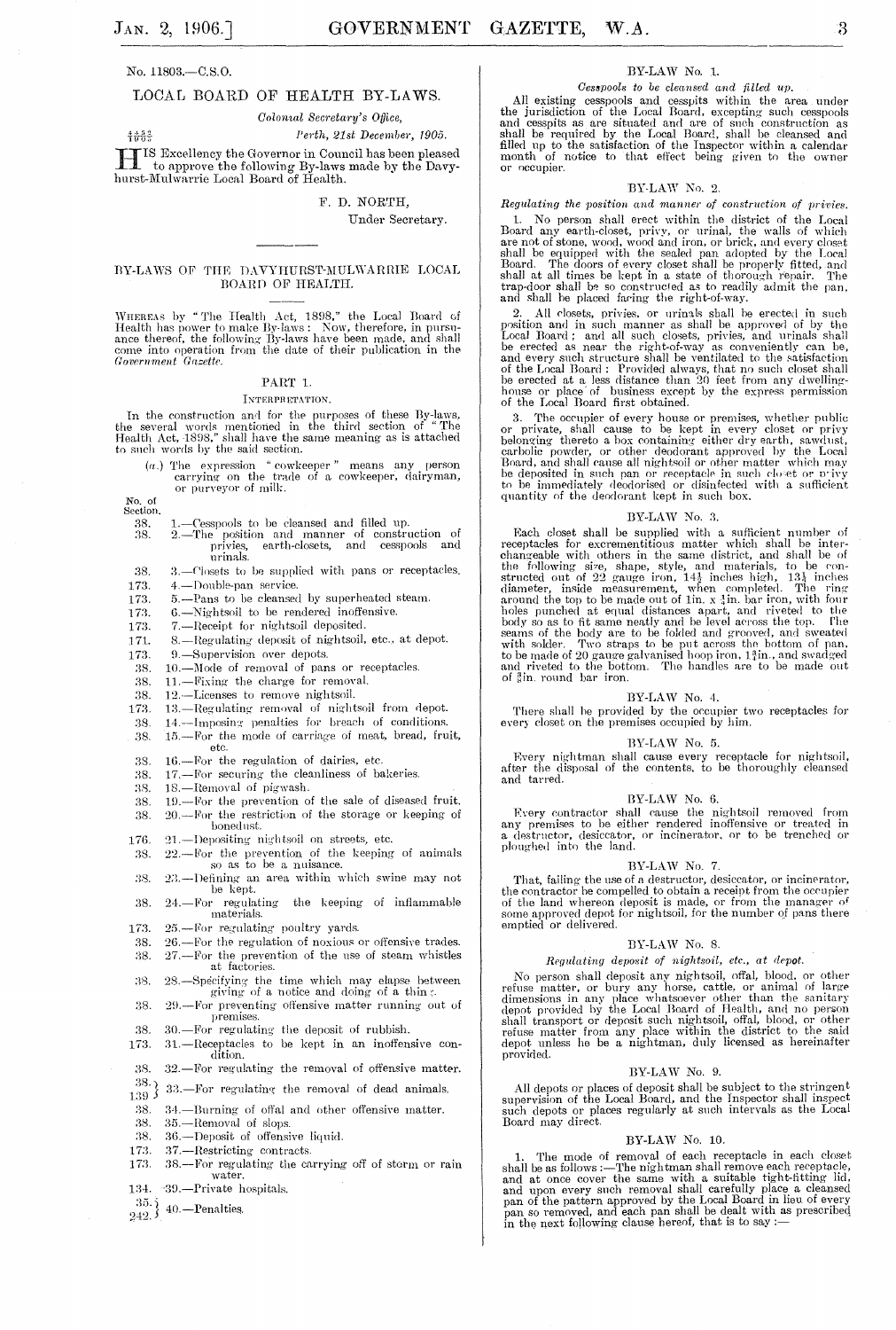2. Each receptacle which shall have been removed from a closet, and sealed with a lid as prescribed in the foregoing

clause, shall be then removed by the nightman in a cart or vehicle of a pattern to be approved by the Local Board, and the contents of all such receptacles shall be deposited at the depot provided by the Board for such pur

4. The nig-htman shall at least once in every week canse each doset pan with its contents to be removerl.

- (a.) He shall, if more than six and not more than ten persons use such closet, cause each closet pan with its contents to be removed at least twice a week.
- (b.) He shall, if more than ten and not more than fifteen persons use such closet, cause the pan to be removed at least three times a week.
- *(c.)* He shall, if more than fifteen and not more than twenty persons use such closet, cause the pan to be removed nightly.

5. 1\0 occnpier or owner shall permit any closet on Ids premises to be ueed by more than twenty persons.

# BY-LAW No. 11.

# *Fil'ing the charge, etc.*

Every nightman shall be entitled to charge and to receive<br>from the occupier of any premises from which any nightsoil,<br>trade or house refuse shall have been removed, such sum<br>sums of money as are specified in Schedule "A" h

### BY-LAW No. 12.

# *Licenses to rernove nightsoil.*

1. No license shall be issued to any person not approved of by the Local Board.

2. No nightman shall remove nightsoil from any house or premises within the area under the jurisdiction of the Local Board unless he shall have first obtained from the Local Board a liceuse authorising him so to do.

3. The license shall be in the form of Schedule" B" hereto, and subject to the conditions contained in the license, and to the provisions of " The Health Act, 1898," and of these By-laws.

#### ${\rm BY\text{-}LAW}$  No. 13.

 $Regularing$  removal of nightsoil from depot.

No nightsoil or any human urine, whether mixed with other<br>substances or not, or any solution of nightsoil, shall be removed<br>from any place or depot duly authorised for the reception,<br>utilisation, or deposit of nightsoil or

#### BY-LA W No. 14.

Imposing penalties on licensee for breach of conditions. The following shall be the conditions upon which licenses to remove nightsoil shall be issued :-

#### Penalty for breach.

|                                                                                        | £  | s.    | đ.       |
|----------------------------------------------------------------------------------------|----|-------|----------|
| $(a.)$ Every nightman shall remove all pans at<br>the time and in the manner appointed |    |       |          |
| for the purpose $\dots$ $\dots$                                                        | 0  | 5     | $\Omega$ |
| $(b.)$ Substitute a clean pan for every pan re-                                        |    |       |          |
| moved<br><b>Contract Contract</b>                                                      | 0  | 5     | 0        |
| (c.) Place cleansed pans in their proper position                                      |    |       |          |
| for use $\dots$ $\dots$ $\dots$ $\dots$ $\dots$                                        | 0  | 5     | 0        |
| $(d.)$ Clean or keep deodorised all pans, night-                                       |    |       |          |
| carts, or other vehicles<br>$\ddot{\phantom{a}}$                                       | 0  | 5     | $\theta$ |
| (e.) Properly dispose of nightsoil as soon as                                          |    |       |          |
| it is deposited at the depot<br><b>Contract Contract Contract</b>                      | 0  | 5     | 0        |
| $(f.)$ Not deposit any load or parts thereof of                                        |    |       |          |
| any nightsoil, slops, rubbish, or refuse                                               |    |       |          |
| at any other place than the place ap-                                                  |    |       |          |
| pointed by the Local Board<br>$\ddot{\phantom{a}}$                                     | 2  | 0     | $\theta$ |
| $(g.)$ Close the door or gate of any yard or other                                     |    |       |          |
| means of ingress or egress used by the                                                 |    |       |          |
| nightman or his employees, or the door                                                 |    |       |          |
| of any closet which was closed when the                                                |    |       |          |
| nightman entered<br>$\ddot{\phantom{0}}$                                               | 0. | 5     |          |
| (h.) Not permit any nighteart or other offen-                                          |    |       |          |
| sive vehicle to remain in or pass through                                              |    |       |          |
| the town or any part thereof during the<br>hours prohibited by Section 108, Police     |    |       |          |
| Act. 1892                                                                              |    | 0, 10 | 0        |
| <b>Contract Contract Contract</b><br>$(i.)$ Cleanse all public latrines in the manner  |    |       |          |
| and at the time appointed for so doing                                                 | 0  | 5     | 0        |
| (j.) Not to spill the contents or any part of the                                      |    |       |          |
| contents of any pan within any premises                                                | 0. | 5     | 0        |
| (k.) Comply forthwith with any reasonable                                              |    |       |          |
| order of the Local Board<br>$\ddot{\phantom{a}}$                                       | 0  | 5     | 0        |
|                                                                                        |    |       |          |

(*l*.) Replace any pan when so ordered by the Local Board  $\ldots$   $\ldots$   $\ldots$  0 5 0

- (m.) Clean soiled pans  $\ddot{\phantom{a}}$
- (n.) Not allow any refuse, rubbish, or slops for pigs to be removed in carts or receptable calculation of the removed in carts or recepsedially set apart for that purpose  $\ldots$  $(0, 10, 0)$
- (0.) Keep or cause to be kept books in accord- ance with the direction of the Local Board  $0 - 5 = 0$
- (*p*.) Not collect any charge from any house-<br>holder for work done which shall be<br>in excess of the rates specified in Schedule

.. A " **0 10 0**  The penalties for breach of any of the foregoing conditions shall be not more than the respective amounts set forth at the conclusion of each such condition.

#### BY-LAW No. 15.

*F'or the mode of carriage of, and llreralltio1!s, etc., to be obsen'ed-*<sup>111</sup>*eat, bread, frllit, etc.* 

1. No person or persons shall bring or cause to be brought<br>or carried through any street or lane, in any cart or vehicle,<br>any butcher's meat, bread, or fruit, unless such meat, bread,<br>or fruit be protected from the sun, du

2. Every cart or other yehicle and eyery construction or covering for carrying and protecting meat, bread. or fruit shall be kept in a clean and sanitary state.

#### BY-LAW No. 16.

#### For the regulation of dairies-Registration.

1. No person shall carryon the trade of a cowkeeper within the district of the Local Hoard until he shall have first registered with the Local Board of Health. Applications in the Form<br>of "C" in the Schedule hereto shall be made amually to the<br>Local Board of Health. Every person applying for such regis-<br>tration shall pay a fee of fifteen shillings tration.

Penalties.<br>
For person offending against By-law No. 16 shall, for<br>
every breach thereof, forteit and pay a sum not exceeding 10s.<br>
per day during the continuation of such offence or breach<br>
against the said By-law, but no than 5s.

### BY-LAW No. 17.

# $For\,$  securing the cleanliness of bakeries.

1. No person shall carry on any bakery or bread or con-<br>fectionery store unless and until the premises have been examined<br>and passed as suitable by the Inspector.

All bakeries and bread and confectionery stores shall be, at all reasonable times, open to the inspection of any of the unders of the Local Board; and all troughs, tanks, and all premises used in such premises shall be kept in a thoroughly clean condition, to the satisfaction Board's officers.

:l. Every bakehouse shall be properly floored and ceiled, and no part of the floor shall be below the sul'face of the ad**joining ground.** 

4. Every bakehouse shall be provided with sufficient means for natural light and ventilation.

# BY-LAW No. 18.

*For prescribing the time of and the precautions to be taken on the removal of pigwash, etc.* 

1. No person shall remove any pigwash or other filthy matter unless such pigwash or filthy matter be carried in water-tight barrels or tanks, securely covered to prevent the escape of any of the contents thereof or any offensive smell therefrom.

2. Every tank or barrel and every receptacle used for the storage and reception of any pigwash or filthy matter, and every conveyance or vehicle used for the carriage or removal of any matter as above shall be kept in a cl

3. No pigwash or filthy matter shall be removed from any place or premises between the hours of 10 o'clock in the morning and 6 o'clock in the evening, except by permission of the Local Board.

#### BY-LAW No. 19.

#### *For the prevention of the sale of diseased fruit, etc.*

No person shall sell or expose for sale in any market, ware-<br>house, shop, or other place, any fruit or fish which is diseased<br>or unwholesome, and any fruit or fish which, in the opinion<br>of any officer appointed by the Loca

#### BY-LAW No. 20.

For the restriction of the storage and keeping of bonedust, etc. No person shall store or keep any bonedust or artificial or other manure so as to be a nuisance 01' injurious to health.

#### BY,LAW Ko. 2L

#### $Regularing$  depositing of nightsoil, etc.

No person shall deposit, place, or put any nightsoil, offal, manure, or offensive refuse, dry rubbish, or other matter whatsoever upon any place other than the authorised depot.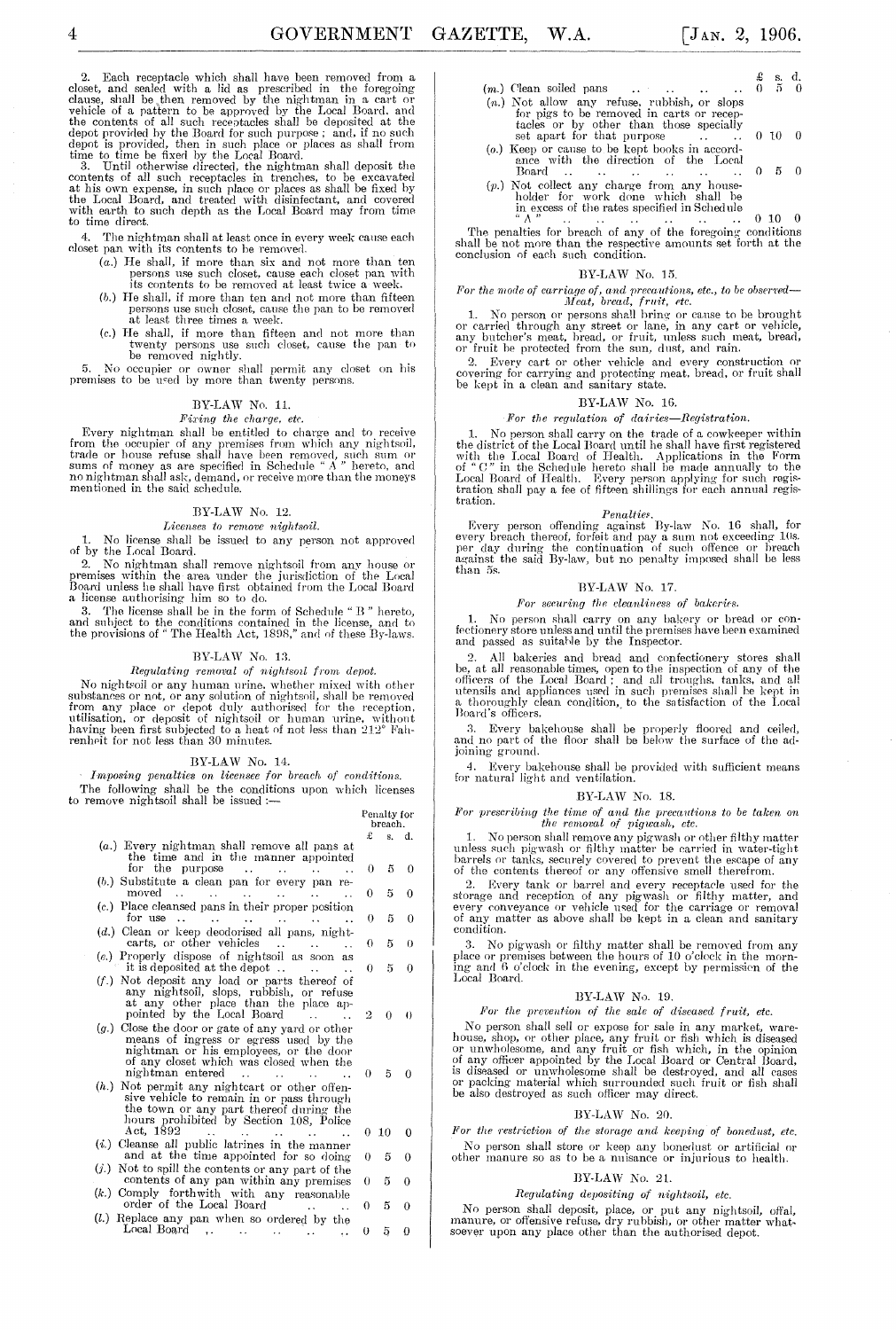#### BY-LAW No. 22.

#### *Regulating and keeping of cattle or other animals.*

1. Every occupier or owner of a building wherein or whereon<br>any horses, cattle, swine, or other animals may be kept shall<br>provide, in connection with such building or other premises,<br>a suitable receptacle for dung, soil, f

2. Such receptacle shall be constructed in such a manner and of such material, and shall be maintained in such a manner so as to prevent the escape of any of the contents thereof or any leakage therefrom.

3. The owner or occupier of such premises shall regularly collect all dung, soil, filth, or other offensive or noxious matter, and place the same in the said receptacle, and he shall not permit Or suffer any receptacle to overflow or become offensive.

4. The owner or occupier of such premises shall, at least<br>once a week, remove or cause to be removed, all dung or other<br>offensive matter from such receptacle, and shall convey or cause<br>to be conveyed such dung or offensive

#### BY-LAW No. 23.

#### *f*)*fining an area within which swine may not be kept, etc.*

L No person shall keep any swine within 100 feet of any house.

No person shall keep any swine in any part of the district under the control of the Local Board, unless and until such<br>premises or places to be used as a piggery have been examined<br>and approved by the Inspector and licensed by the Local Board.

#### BY-LAW No. 24.

*li lion the prevention of danger to the public from manufactories or places for the storage of inflammable materials.* 

1. No person shall permit on any premises owned or occupied by him any accumulation of straw, paper, shavings, empty cases, or other inflammable material.

2. Any person who, after two hours' notice from the Inspector, shall neglect to remove such inflammable material shall be guilty of an offence against this By-law, and, on con-viction, shall forfeit and pay for every such

#### BY-LAW No. 25.

For the disinfection of and the prevention of nuisance or injury<br>to health from poultry yards, rags, or other materials used<br>or stored in marine stores.

1. No person shall keep any premises as a poultry yard at a less distance than 25 feet from any dwelling.

2. Every poultry yard shall be kept in a clean condition, and disinfected at least once a week with lime, ashes, or other suitable disinfectant.

:l. No rags or other materials used or stored in marine stores, Hock 01' bedding 01' furniture manufactories shall be kept so as to canse a nuisance or to be injurious to health.

#### BY-LAW No. 26.

# $For\ the\ regulation\ of\ novious\ or\ offensive\ trades.$

1. The owner or occupier of any place, building, or<br>premises used for the purpose of carrying on any offensive or<br>noxious trade, business or manufactory, as above set forth,<br>whether established before or after the passing give notice to such owner or occupier; and if such owner or occupier fails to comply he shall be liable to a penalty not exceeding £2 per day for each clay during which such proyisions shall not he complied with.

2. All premises or places so registered shall be kept in a clean and sanitary state, and shall be limewashed as often as may be required by the Local Board or its officers.

#### BY-LAW No. 27.

For the prevention of the use of steam whistles at factories, etc. No person or owner of any factory or other establishment shall use or cause to be used any steam whistle so as to be a nuisance to any person.

#### BY-LAW No. 28.

# *Specifying the time which may elapse between the giving of a notice and the doing of a thing.*

- (a.) In the case of any notice given by an Inspector under<br>Section 100 of the Health Act, the time which shall<br>elapse between the giving of a notice and compliance<br>therewith shall, if the notice relates to the removal<br>of s the notice requires the removal of manure. dung, soil, or other offensive or noxious matter, the time which shall elapse shall be one working day.
- (b.) Under By-law 30, paragraph 1, seven days shall be allowed; under paragraph 5, two days shall be allowed for compliance.

# nY-LA W No. 29.

#### For preventing offensive matter running out of premises.

1. No owner, occupier, or employee shall permit any offensive matter from any manufactory, brewery, slaughter-house, knacker's yard, butcher's or fishmonger's shops, laundry, or dumphill to escape and flow upon any street,

All such offensive matter shall be placed in a suitable receptacle, and emptied as often as necessary, to the satisfaction<br>of the Inspector.

# $\rm BY\text{-}LAW$  No. 30.

#### $Regularing$  the deposit of rubbish, etc.

1. The occupier of every house or premises shall, on written<br>notice from the Inspector, and within the time specified in such<br>notice, provide such and so many receptacles or boxes of the<br>material and of the dimensions as m

2. The occupier of such house, or if there be no occupier, then the owner shall regularly collect all refuse or rubbish from such premises and place the same in the receptacles; and he shall not permit or suffer such recep the same forthwith.

:1. Eyery receptacle as aforesaid shall he kept in such place or position as the Inspector may point out and so as to be con-venient for the removal of the contents thereof.

Every owner or occupier, or if there be no occupier, then the owner of every house or premises to which a receptacle as aforesaid is attached or used, shall cause the same to be emptied at least once a week, or as often as the Inspector may direct.

5. The owner or occupier of such premises shall, after notice from the Inspector, and within the time limited in such notice. replace by a new and approved receptacle any receptacle that the Inspector may deem worn out or unfit for use.

#### BY-LAW No. 31.

#### *Receptacles to be kept in an inoffensive condition.*

All receptacles required by "The Health Act, 1898," or under these By-laws, shall be kept in an inoffensive condition by the householder or occupier.

#### BY-LAW No. 32.

#### *Regulating the removal of offensive matter.*

1. Every person who shall convey any dust, mud, ashes,<br>rubbish, filth, blood, offal, manure, dung, or soil collected,<br>placed, or found in or about any house, stable, cowhouse, pigsty,<br>lane, yard, street, or place whatsoeve noxious or offensive odour or effluvia therefrom ; and the same shall not be deposited in any place within the district other than the place set apart by the Local Board for that purpose.

2. The occupier of any premises who shall remove, or cause<br>to be removed, any filth, dust, paper, or vegetable matter, ashes,<br>rubbish, or any offensive matter produced upon his premises<br>shall not, in the process of such re upon any footway, pavement, or carriage-way.

3. For the purpose of such removal, such person shall, in<br>every case, use or cause to be used a suitable vessel or receptacle,<br>cart, or a carriage properly constructed and furnished with<br>a sufficient covering so as to prev thereof.

If, in the process of such removal, any person shall slop or spill, or cause or allow to fall upon any pavement, footway,<br>or road or carriage-way any such filth, dust, ashes, rubbish,<br>or any offensive matters, he shall forthwith remove the same,<br>and immediately after such removal

#### BY-LAW No. 33.

### *Regulating the disposal of the carcasses of dead animals.*

In the event of death or any accident necessitating the slaughter of any horse, cattle, sheep, or other animal, the carcase<br>of such animal shall be removed to such place as the Local Board<br>may direct, and there thoroughly burned and destroyed or<br>buried to the satisfaction of th

#### BY-LAW No. 34.

# *Regulating the burning of off al and other off ensive matter.*

No person shall burn any offel, rags, clippings, or parings of leather, or any offensive matter, so as to be offensive to any person or resident in the neighbourhood of such burning.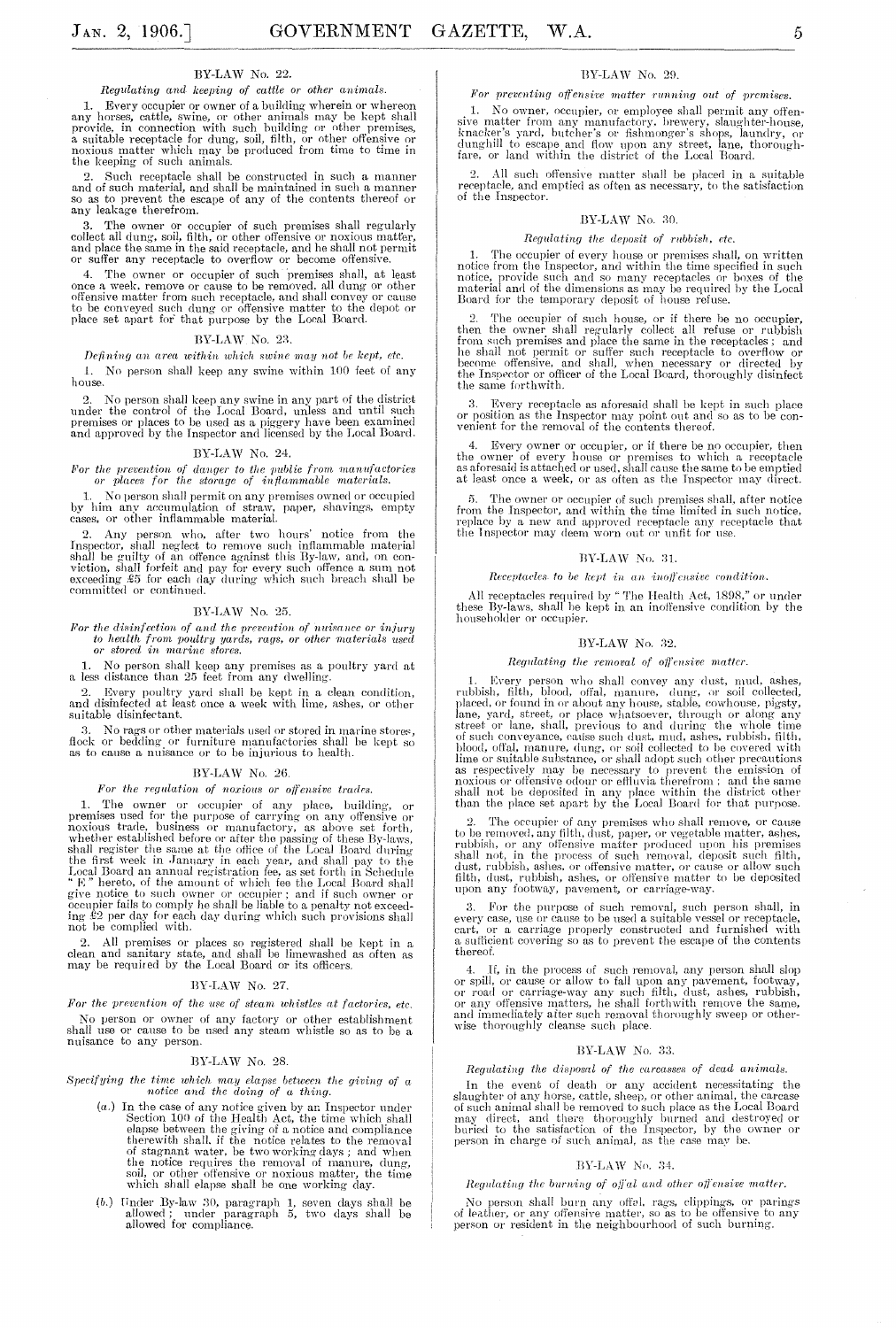# BY-LAW No. 35.

### *Regulating the removal of slops.*

1. Any person who shall be ordered by the Local Board<br>or its Inspectors shall provide and maintain proper water-tight<br>vehicles or receptacles, fitted with close-fitting covers or lids,<br>for the purpose of carting or receivi exposure.

2. All such vehicles or receptacles shall be kept in such convenient places so as to be readily removed, as may be directed by the Inspector, so as not to be a nuisance to any person, and shall be kept in a thoroughly sani and out.

# BY-LAW *No. 36.*

#### *Regulating the deposit of offensive liquiil, etc.*

No foul or offensive water or other offensive liquid, and no garbage, sweepings, or other offensive matter or thing- shall be pumped, emptied, swept, thrown, or otherwise discharged<br>or deposited into or upon any street, lane, yard, vacant land,<br>or other place, whether public or private, within the district<br>other than the place set apart by the pose.

#### BY-LAW *No. 37.*

#### *Restricting contracts.*

No individual householder shall contract for the removal of nightsoil or any other refuse or offensive matter whatever, except with the person licensed by the Local Board, and in accordance with these By'-laws.

#### BY-LAW *No.* 38.

#### *Regulating the carrying off of storm or rain water.*

Every owner shall cause all buildings to be provided with spouting-s, downpipes, and drains sufficient to carry off all storm **or rain \vater.** 

#### BY-LAW *No. 39.*

*To regulate the registration and management of private hospitals.* 

1. Every person keeping, or intending to keep, or open<br>any private hospital within the district of Davyhurst-Mulwarrie<br>Local Board, shall make application in writing for the regis-<br>tration thereof to the Local Board, stati

- (a.) 'fhe name and address of the applicant, and the qualifications possessed by bim or her.
- (1).) The locality of the premises proposed to be registered.
- (c.) The number of patients to be accommodated, and the number of nurses to be constantly employed.

2. Such applications must be accompanied by a plan of the premises proposed to be registered, and also a certificate signed by the Officer of Health that the premises are in every way fit to be registered, and also accompanied by a certificate signed by the Inspector that the sanitary arrangements are satisfactory.

3. Within seven days after such application is lodged with the Secretary, the applicant shall advertise notice of such application in a local newspaper, as set forth in Schedule" F " hereto.

4. If the application be granted by the Local Board, the Secretary shall issue to the applicant a certificate of registration as set forth in Schedule " $G''$  hereto, subject, however, to such conditions as the Local Board

5. No alteration shall be made to any registered premises, or any part thereof, unless with the approval of the Officer of Health, and the consent, in writing, of the Local Board.

6. Any person in charge of a private hospital shall forth-with carry out all such orders and directions as the Local Board may from time to time give relating to sanitation and drainage of the premises.

7. Any person in charge of a private hospital shall, at the request of the Officer of Health of the Local Board, provide for the isolation or removal of any patient suffering from any infectious or contagious disease.

8. In every such hospital there shall be at least two nurses to every ten patients, whose qualifications shall be approved of by the Local Board of Health.

9. The Secretary shall keep a register as set forth in Schedule " H " hereto.

10. Every person applying for registration, or for renewal of registration, shall pay 10s. on each application.

11. The said Local Board shall have the power at any time<br>to cancel or revolve any such license and registration if, in the<br>opinion of the Local Board, such private hospital endangers<br>health by reason of any drainage conn

12. Any building or premises licensed as by this By-law<br>directed, shall, at all times, be open to the inspection of the<br>Inspector or other officer of the Board, who may make any<br>order or direction for the destruction or r

#### BY-LAW *No.* 40.

#### $Penalties.$

Any person guilty of any offence against any of these By-laws, not otherwise specially provided for, shall be liable by rought for severy such offence, besides any costs or expenses that may be incurred in the taking of p

#### BY-LAW No. 11.

#### SCHEDULE " A."

*Schedule of Charges for Sanitary Work, Rubbish Removal, etc.* 

- 1. For the removal, cleansing, carting, and replacing each pan within the district of the Local Board of Health. At per pan,
- 2. For the removal and disposing of slops. At per 20 gallons,
- 3. For the removal and disposal of urine. At per 20 gallons,
- 4. For the removal and disposal of trade refuse, *i.e.,*  refuse which may have accumulated on any premises from or through any husiness, manufacture, or trade carried on on such premises. At per cubic yard or per load,
- 5. For the removal and disposal of household refuse-<br>At per week,

#### ........................ Ohairman.

........................ Secretary.

# BY-LAW *No.* 12.

# SCHEDULE "B."

# NIGHTMAN'S LICENSE.

This is to certifv that the Local Board of Health for the Dis-trict of. .......... : .... , having approved of the application ot .. .............. for a license as a Nightman for the District, hereby licenses the said ................ as a l'\ightman for the distriet of ................ , subject to the By-laws of the Local Board and to the provisions of .. The Health Act, 1898." This license is issued upon the conditions set forth in By-law *No.* 12 of the ................ Local Board of Health. and made nnder the provisions of .. The Health Act, 1898."

Dated this ............. day of ..............  $190$ 

........................ Ohairman. ..........................Secretary.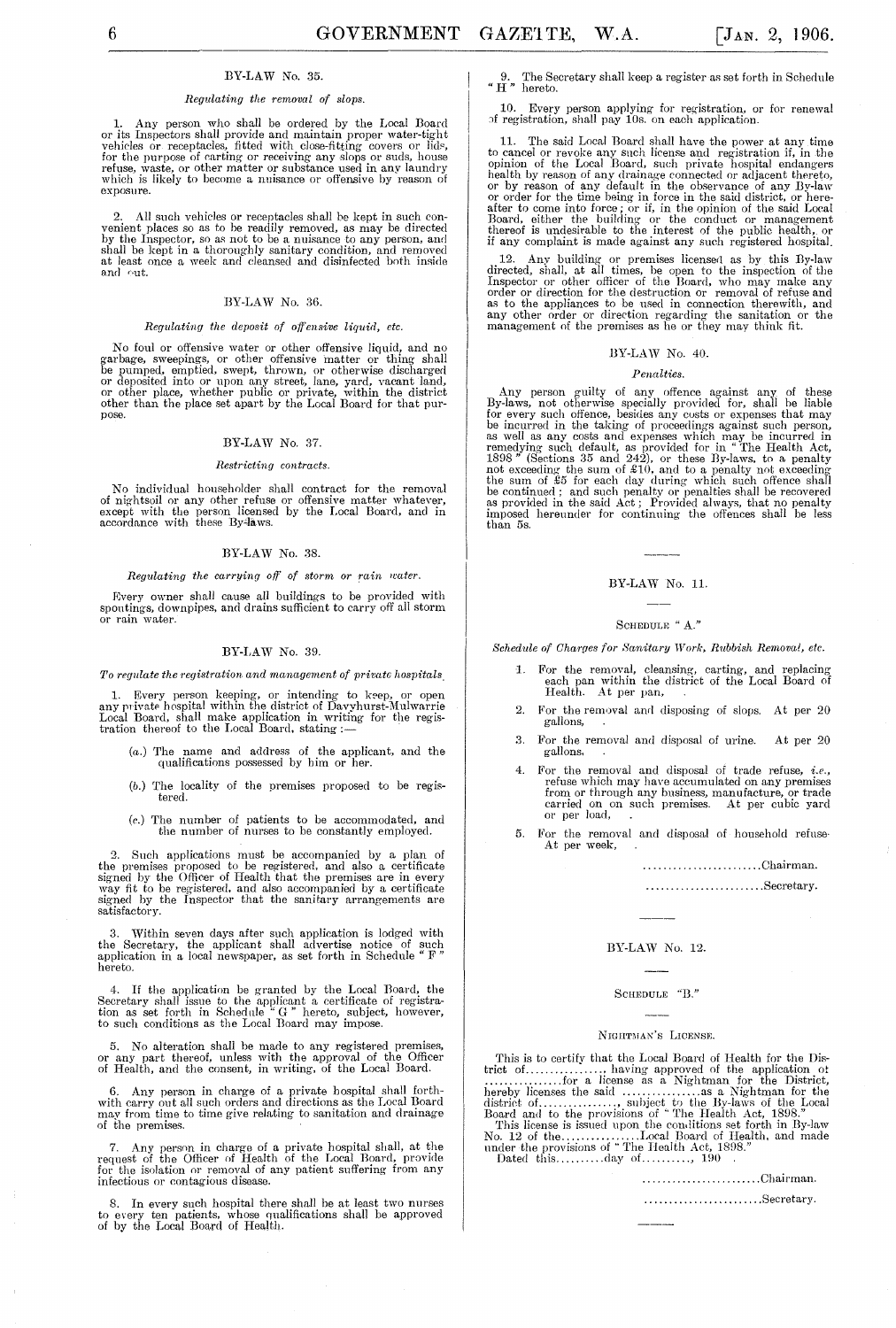# 7

# BY-LAW No. 16.

#### FORM C.

#### DAVYHURST-MULWARRIE LOCAL BOARD OF HEALTH.

 $No...$ 

FORM OF APPLICATION FOR REGISTRATION OF PREMISES AS A DAIRY.

To the Secretary,

**SCHEDULE.** 

| Number of milking cows and their          |  |
|-------------------------------------------|--|
|                                           |  |
| Source of water supply for the herd       |  |
| Source of water supply for domestic use   |  |
| Locality in which milk is to be sold      |  |
| General description of dairy buildings    |  |
| Area of payed floor in milking shed       |  |
| Length and size of drains of milking      |  |
| shed $\cdots$ $\cdots$ $\cdots$ $\cdots$  |  |
|                                           |  |
|                                           |  |
| Name and address of person from whom      |  |
|                                           |  |
| Number and date of his license and        |  |
|                                           |  |
| where licensed $\ldots$ $\ldots$ $\ldots$ |  |
|                                           |  |

Applicant's signature........................

# BY-LAW No. 27.

# SCHEDULE "  $\mathbf{D}$ ."

#### LOCAL BOARD OF HEALTH.

Certificate of Registration and Consent.

For the use and occupation of premises as a..............  $No. of  $Consent....$$ 

 $\begin{bmatrix} No, & o_l & \cup \text{...}\\ \text{Reference} & to & Folio \\ & \cup & \text{Dovister} \end{bmatrix}$ 

in Register.

**SCHEDULE** 

|     | Situation of the Premises to be<br>used and occupied as a | Description of the Premises to<br>be used and occupied as a                                                                              |
|-----|-----------------------------------------------------------|------------------------------------------------------------------------------------------------------------------------------------------|
|     |                                                           |                                                                                                                                          |
|     |                                                           |                                                                                                                                          |
|     |                                                           |                                                                                                                                          |
|     | $\ldots \ldots \ldots$ hundred and $\ldots \ldots$        | Given under the Seal of the Local Board of Health for<br>the District of $\dots, \dots,$ this $\dots, \dots, \dots, \dots, \dots, \dots$ |
| LS. |                                                           |                                                                                                                                          |

Secretary Local Board of Health.

#### BY-LAW No. 27.

### SCHEDULE " E."

# ....................BOARD OF HEALTH.

The following shall be the Scale of Fees for the registration<br>i noxious or offensive trades carried on within the Board's  $District:$   $-$ 

|                                                                                   |                      | £              | s.       | α. |  |
|-----------------------------------------------------------------------------------|----------------------|----------------|----------|----|--|
| Abattoirs or slaughter-houses                                                     |                      | 5              | 0        |    |  |
| Bone mills or bone manure depots                                                  |                      | 5              | 0        |    |  |
| Fellmongeries, tanneries, etc.                                                    |                      | 5              | 0        | 0  |  |
| Fish-curing establishments                                                        |                      | 2              | $\Omega$ | 0  |  |
| Fish shops                                                                        |                      | 0              | 10       | 0  |  |
| Glue factories<br>$\sim$                                                          | .                    | $\overline{2}$ | - 0      | O  |  |
| Laundries<br>$\ddot{\phantom{a}}$<br>$\ddot{\phantom{1}}$<br>$\ddot{\phantom{a}}$ | $\ddot{\phantom{1}}$ | 0              | 10       | 0  |  |
| Manure works<br>$\ddot{\phantom{a}}$                                              |                      | 5              | 0        |    |  |
| Marine stores                                                                     |                      |                | 0        | 0  |  |
| Piggeries<br>$\ddot{\phantom{0}}$<br>$\ddot{\phantom{1}}$                         |                      |                | о        |    |  |
| Places for storing, drying,                                                       | or preserving        |                |          |    |  |
| bones, etc<br>$\ddot{\phantom{0}}$<br>$\ddot{\phantom{0}}$                        |                      |                |          | 0  |  |
| Soap and candle works or factories                                                |                      | 5              |          |    |  |
| Works for boiling down meats, bones, etc.                                         |                      | 5              | 0        |    |  |
|                                                                                   |                      |                |          |    |  |

 $Date$ .......

#### BY-LAW No. 40.

# SCHEDULE "  $\mathbf{F}$  "

Notice is hereby given that I (name, address, and occupation<br>in full) intend to apply to the Davyhurst-Mulwarrie Local<br>Board of Health for registration, as a Private Hospital, of those<br>premises situated at (give exact loca

Persons desiring fuller information can obtain the same on application at the office of the Local Board, Davyhurst.

Dated this  $, 190$ day of

(Signature of Applicant.)

........................Secretary.

# SCHEDULE "  $\mbox{G.}$  "

These are to certify that (name, address, and description in full) has obtained the registration of all those premises (in Street, Davyhurst or Mulwarrie, standing upon Lot ), as a Private Hospital, until the first January

The number of rooms authorised to be used for patients is<br>and the minimum number of certified nurses or<br>attendants to be at all times employed is

The registration is subject to the By-laws now or hereafter made by the Local Board.

Dated this  $_{\rm day}$  $, 190.$ 

SCHEDULE "  $\mathbf{H}$ ."

Register of Private Hospitals.

| Name and residence of keeper. | Number of<br>applica-<br>tion. | Situation of<br>premises. | Number of<br>rooms for<br>patients.<br>and mini-<br>mum num-<br>ber of<br>Nurses. |
|-------------------------------|--------------------------------|---------------------------|-----------------------------------------------------------------------------------|
|                               |                                |                           |                                                                                   |

By order of the Davyhurst-Mulwarrie Local Board of Health, passed the 14th November, 1905. BERNARD LESLIE,

Secretary.

I certify that the foregoing By-laws are not contrary to law. W. F. SAYER,

Solicitor General.

9th December, 1905.

The foregoing By-laws have been confirmed by the Central Board of Health in and for the State of Western Australia.

F. J. HUELIN, Secretary.

8th December, 1905.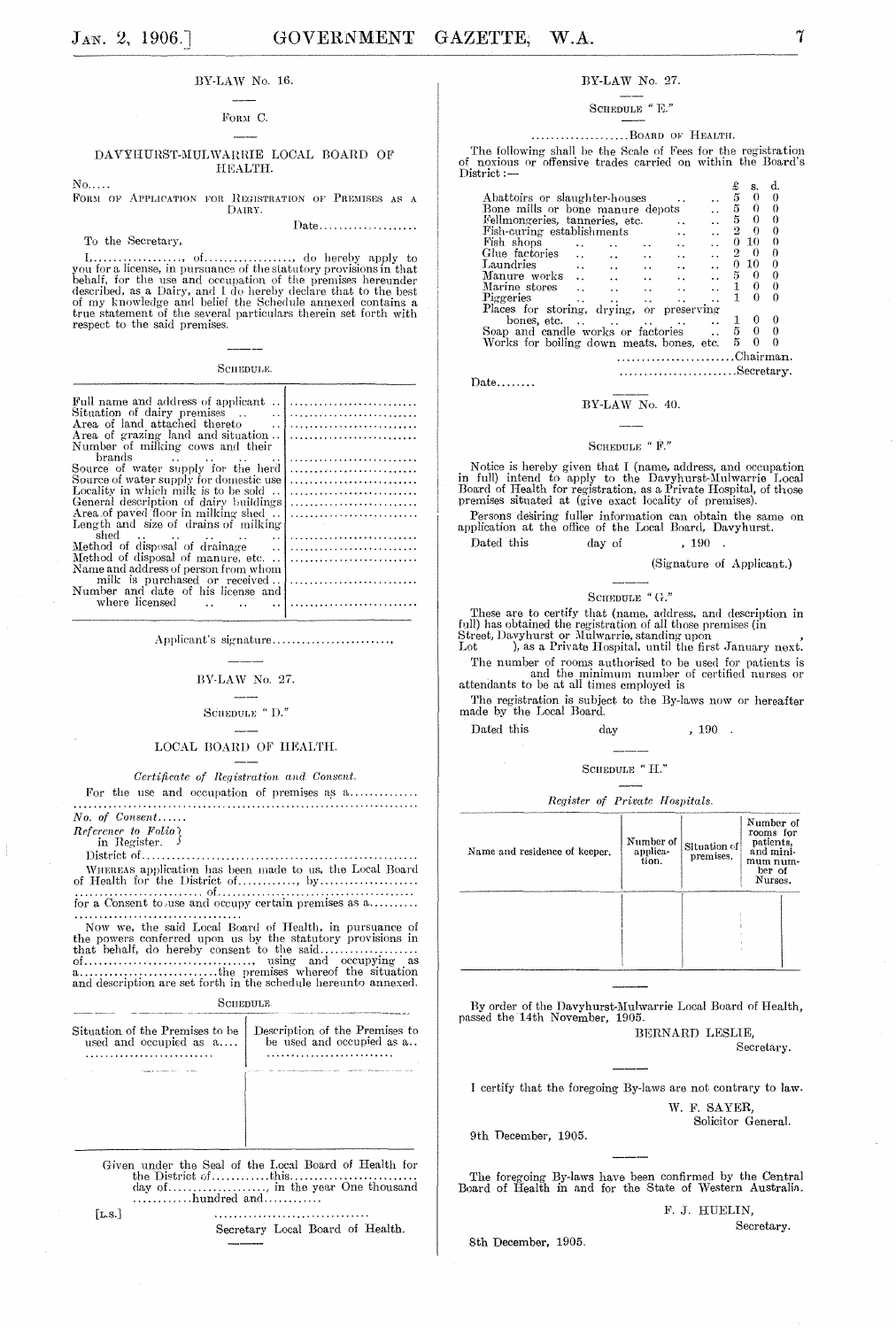# WESTERN AUSTRALIAN GOVERNMENT TENDER BOARD.

ACCEPTED TENDERS.

# THE following list of Accepted Tenders is published for general information :-

| Tender<br>Board No, | Date<br>accepted.    | Contractor.                                          | Description.                                                                                                                              | Department concerned.                                                | Rate.                                         |
|---------------------|----------------------|------------------------------------------------------|-------------------------------------------------------------------------------------------------------------------------------------------|----------------------------------------------------------------------|-----------------------------------------------|
| 819/05              | 25/11/05             | A. Vaughan<br>$\ddotsc$                              | Firewood for State Battery, Black<br>Range, for 6 months                                                                                  | <b>Batteries</b><br>$\ddotsc$<br>$\ldots$                            | 17s. per cord                                 |
| 857/05<br>817/05    | 2/12/05<br>6'12/05   | Harris, Scarfe, & Co.<br>G. Wills & Co.<br>$\ddotsc$ | 5 tons Ingot Copper<br>$\ddotsc$<br>50 miles Wire Netting (No. 17, Standard<br>Gauge)                                                     | Railway<br>$\ddotsc$<br>$\ddotsc$<br>Public Works<br>$\ldots$        | $£79$ per ton<br>£32 14s. 8d.<br>per mile     |
| 870/05              | 9/12/05              | M. Madigan<br>$\ddotsc$                              | Firewood for State Battery, Leonora, for<br>6 months                                                                                      | <b>Batteries</b><br>$\sim$<br>$\epsilon$ , $\epsilon$                | 22s. per cord                                 |
| 900/05<br>664/05    | 8/12/05<br>8/12/05   | Fraser and Chalmers<br>G. Wills & Co.<br>$\ddotsc$   | Ore Breaker<br>Roofing Canvas-2,000yds., 8ft. wide                                                                                        | do.<br>$\sim$ $\sim$ $\sim$<br>Railway<br>$\cdots$<br>$\cdots$       | £85<br>3s. $10\frac{9}{10}d$ , per            |
|                     |                      |                                                      | 300yds., 9ft. wide                                                                                                                        | do.<br>$\ldots$<br>$\ldots$                                          | yard<br>4s. $4\frac{9}{10}d$ . per<br>yard    |
| 847/05<br>765/05    | 13/12/05<br>15/12/05 | Bolton & Sons<br>Saunders & Stuart                   | Wagonette<br>$\ldots$<br>Oil Engine, Interim Contract, Schedule<br>48A, 1905-6                                                            | Lunacy<br>$\ldots$<br>$\cdots$<br>Mines Water Supply                 | £82 10s.<br>$\pounds165$                      |
| 906/05              | 13/12/05             | Drake & Stubbs                                       | Three-throw Lift and Force-Pump,<br>Interim Contract, Schedule 68A, 1905-6                                                                | Public Works<br>$\ldots$                                             | £57 10s.                                      |
| 835/05              | 18/12/05             | J. Martin & Co., Ltd.                                | Interim Contract,<br>Furnace,<br>Blast<br>Schedule 54A, 1905-6                                                                            | Mines<br>$\sim$ $\sim$<br>$\cdots$                                   | £975                                          |
| 892/05<br>885/05    | 19/12/05<br>20/12/05 | Robertson & Moffat<br>Hoskins & Co.<br>$\ddotsc$     | 2,000 Blankets<br>$\sim$ .<br>Smoke Stack, 3ft. 9in. diameter, 65ft.                                                                      | Aborigines<br>$\ddotsc$<br>$\ldots$<br>Mines<br>$\ldots$<br>$\ldots$ | 8s. 2d. each<br>$\pounds 65$                  |
| 906/05              | 20/12/05             | W. H. Kidston & Co.                                  | $4\frac{1}{2}$ in. high<br>Oil Engine, Interim Contract, Schedule                                                                         | Public Works<br>$\ddotsc$                                            | £62 10s.                                      |
| 943/05              | 20/12/05             | L. R. Honey & Co.                                    | 68a, 1905-6<br>Sawn Jarrah, Interim Contract, Schedule<br>$75A, 1905-6$                                                                   | do.<br>$\ldots$<br>$\cdots$                                          | £57 9s. 6d.                                   |
| 953/05              | 21/12/05             | James Nicol & Son                                    | Compressed Fodder to 28th February,<br>1906                                                                                               | do.<br>$\ddotsc$<br>$\ldots$                                         | £5 7s. 6d. per<br>$_{\rm ton}$                |
| 935 05              | 21/12/05             | Tomlinson Bros.                                      | Smoke Stack, 2ft. 6in. diameter, 42ft. 6in.<br>high                                                                                       | Mines<br>$\ddotsc$<br>$\ldots$                                       | $\pounds29$ 10s.                              |
| 858/05              | 21/12/05             | Agent General's<br>Cable Tender                      | 42,700 mild steel Angle Standards<br>$\ddotsc$<br>$42,700$ mild steel Plates<br>$\sim$<br>$\ldots$                                        | Public Works<br>$\cdots$<br>do.<br>$\ldots$                          | $\pounds 7$ 18s. per ton<br>$\pounds813s$ , , |
|                     |                      |                                                      | 85,000 mild steel Rivets<br>$\sim$ . $\sim$<br>$\ddotsc$                                                                                  | do.<br>$\ldots$                                                      | £19 6s.,                                      |
| 822/05              | 22/12/05             | Saunders & Stuart                                    | 150 steel Trolly Wheels<br>$\bar{1}$ .<br>.                                                                                               | Railway<br>$\ldots$<br>$\ldots$                                      | £123 15s.                                     |
| 856/05              | 22/12/05             | J. Aylen<br>$\ddotsc$                                | Firewood for State Battery, Coolgardie,<br>for 6 months                                                                                   | <b>Batteries</b><br>$\ddotsc$<br>$\ddotsc$                           | 19s. 6d. per<br>cord                          |
| 848/05              | 22/12/05             | A. E. Tyler<br>$\ldots$                              | Cartage from Cane Grass Railway<br>Station to State Battery, Siberia-                                                                     | do.                                                                  |                                               |
|                     |                      |                                                      | Minimum at per consignment (one<br>or more packages), not exceeding<br>28lbs.                                                             | $\cdots$<br>$\cdots$<br>$\ddotsc$                                    | 9d.                                           |
|                     |                      |                                                      | At per consignment (one or more<br>packages), over 28lbs. and not                                                                         | $\ldots$<br>$\cdots$<br>$\ddotsc$                                    | 1s. 6d.                                       |
|                     |                      |                                                      | exceeding 56lbs.<br>At per consignment (one or more<br>packages), over 56lbs. and not                                                     | .<br>$\cdots$<br>$\ddotsc$                                           | £2 10s. per ton                               |
|                     |                      |                                                      | exceeding 112lbs., at the rate of<br>At per consignment (one or more                                                                      | $\ldots$<br>$\cdots$<br>$\ddotsc$                                    | $\pounds2$ per ton                            |
|                     |                      |                                                      | packages), over lewt, and not ex-<br>ceeding 5 cwt., at the rate of                                                                       |                                                                      |                                               |
|                     |                      |                                                      | At per consignment (one or more<br>packages), over 5cwt. and not ex-                                                                      | $\ddotsc$<br>.<br>.                                                  | $\pounds2$ per ton                            |
|                     |                      |                                                      | ceeding 10cwt., at the rate of<br>At per consignment (one or more<br>packages), over 10cwt. and not ex-                                   | $\ddotsc$                                                            | $\pounds2$ per ton                            |
| 919/05              | 23/12/05             | Saunders & Stuart                                    | ceeding 1 ton, at the rate of<br>Over 1 ton, at the rate of<br>$\ddotsc$<br>$\cdots$<br>$6\frac{1}{4}$ H.P. Oil Engine, Interim Contract, | $\cdots$<br>Mines Water Supply                                       | $\pounds2$ per ton<br>$\pounds 110$           |
|                     |                      | Do.<br>.                                             | Schedule 70 <sub>A</sub><br>Deep Well Pump, capacity 4,000 gals.<br>per hour, Interim Contract, Schedule                                  | do.<br>do.<br>$\ddotsc$                                              | £170                                          |
| 919/05              | 23/12/05             | Splatt, Wall, & Co.                                  | 70 <sub>A</sub><br>Deep Well Pump, capacity 1,500 gals.<br>per hour, Interim Contract, Schedule                                           | do.<br>do.<br>                                                       | £27                                           |
| 919/05              | 28/12/05             | Bennie Teare & Co.                                   | 70 <sub>A</sub><br>9 H.P. Oil Engine, Interim Contract,                                                                                   | do.<br>do.<br>$\ldots$                                               | £120.                                         |
| 907/05              | 9/12/05              | Pratz & Jones<br>$\ddotsc$                           | Schedule 70A<br>Cartage and Distribution of 90 tons<br>(more or less) Pipes to the Leviathan                                              | Goldfields<br>Water<br>Supply                                        | 30s, per ton                                  |
|                     |                      |                                                      | Extension Pipe Line                                                                                                                       |                                                                      |                                               |

By Order,

 $\mathbf W.$  H. BENBOW,

29th December, 1905.

Secretary Tender Board.